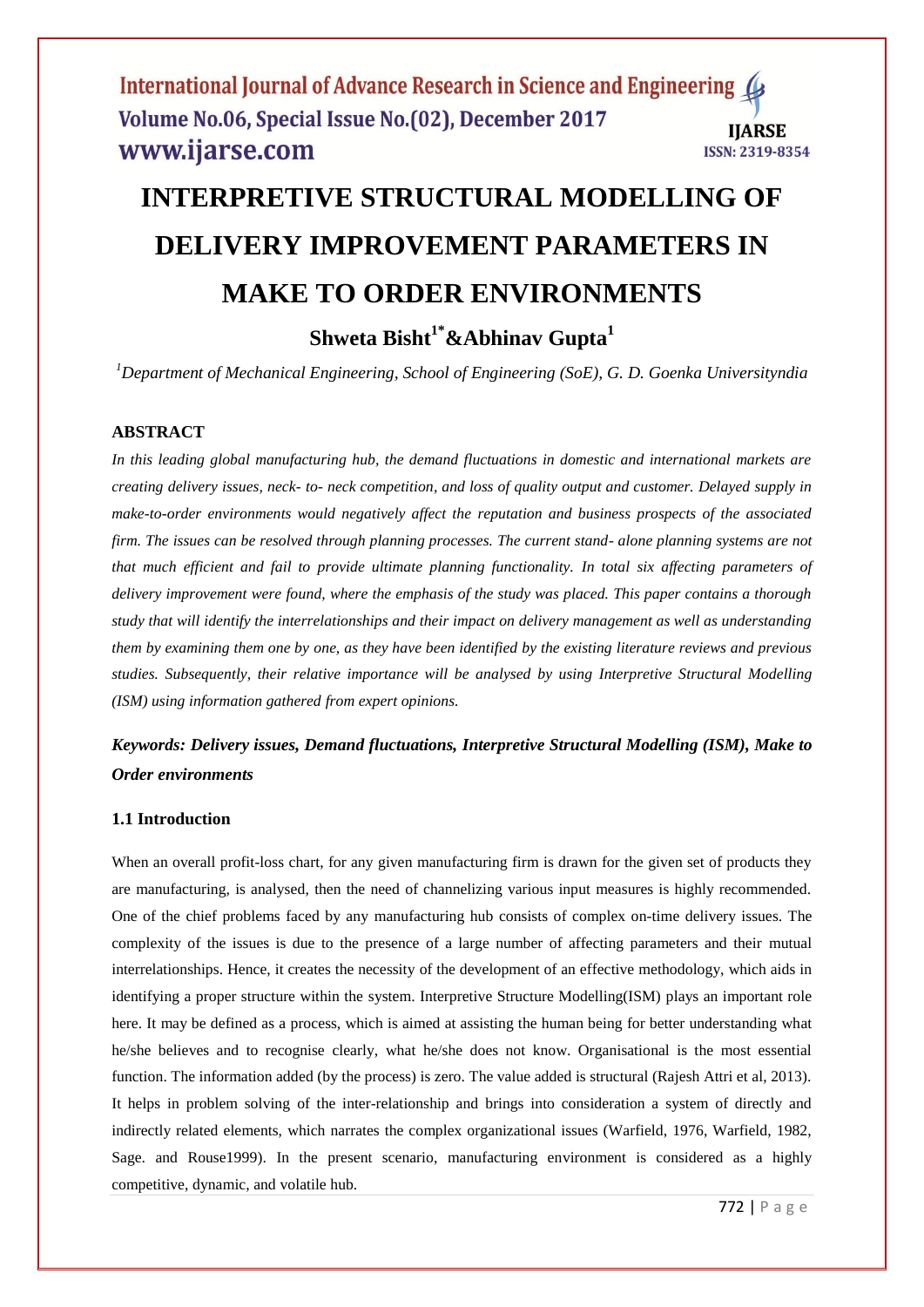#### **1.2 Significance of make to order environment**

Make to order is a production approach, where products are not building until the order confirmation is done for the same. It starts only after a customer order is received. No stocks are maintained prior to order confirmation.



**Fig. 1 (a) Make to Order Environment**

#### **1.3 Factors causing major deliveryissues**

The major delivery issues arise due to the following factors:

1. Lead Time:In this rapidly growing world, it is becoming more and more critical for the manufacturing companies to reduce the lead-time to market. Lesser lead-time definitely gives a competitive edge to any company. This calls for a well-implemented supply chain and better management of the resources. It is described by the latency between the initiation and execution process. It includes procurement time, processing time, and assembly time. It is the difference between the time when an item is created and the time when the item enters its final stage.

#### [Lead time = End date – Create date]

2. Production Rate:In manufacturing, the number of goods that can be produced during a given period defines the production rate of a firm. Alternatively, the amount of time it takes to produce one unit of any type of good. In other words, it is said to be the rate at which workers are expected to finish a given task, assigned to them.

Production rate (hourly) = no. of units produced during a day/ no. of production hours in a day

3. Demand:With the increase in number of units required for sales, the manufacturing companies need a channelized approach towards the utilization of their resources. Demand is the quantity of a commodity or a service that people buy at a certain price. The machines have always been the hub for optimum utilization and high productivity and they continue to be so. The challenges faced by various manufacturing industries across the globe vary across the various lines of business they are into, and on the regional parameters like climate, resources, finance,etc. The preferences and choices of order and order quantities, which underlies the actual demand, can be represented as various functions, such as, cost, benefit, odds, etc.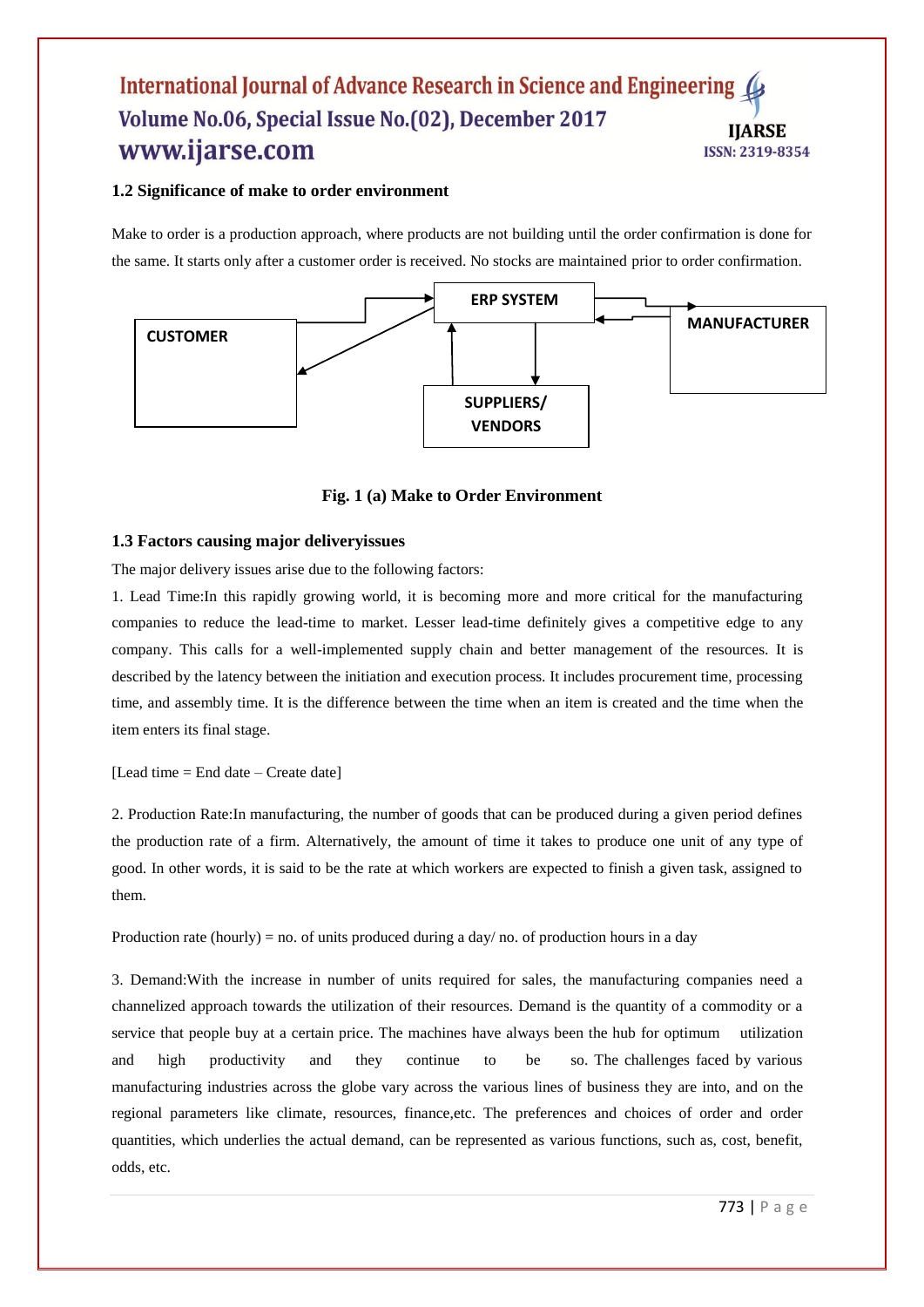4. Administrative & Logical Bottlenecks:A bottleneck is kind of obstacle and considered as one process in a manufacturing supply chain, such that its limited capacity reduces the capacity and efficiency of the whole chain. Bottlenecks lead to stalls in production, supply overstock, delivery pressure from customers and low employee morale. Both short and long-term bottlenecks are there. Short-term bottlenecks are mostly temporary and are not normally a critical problem. Long-term bottlenecks may occur all the time and can significantly slow down the overall production. A long-term bottleneck can be considered when a machine is not efficient enough or there is a machine breakdown and as a result has a long queue of operations left.

5. Outsourcing: It is a practice followed by various companies, all over the world, to reduce overall costs by transferring small or all portions of work to outside suppliers rather than completing the whole project internally due to several company constraints, such as time constraints, resources constraints, delivery constraints, etc. Outsourcing is an effective cost-saving and timesaving strategy when used properly, thus leads to on- time deliveries.

6. Transportation Activities:The transportation activities determine the efficiency of moving goods or items. The progress in transportation techniques improves the moving load, delivery speed, service quality, operation costs, the usage of facilities and energy conservation. Transportation takes a crucial part in the manipulation of logistic chains. Production processes involve huge numbers of inputs and outputs. It is usually required to aggregate these in order to keep the analysis under control. In case of labour and types of transportation, the measuring inputs and outputs are as follows:

- material inputs: volume/mass
- human inputs: labour and users (time)
- service inputs: navigation, terminal operations
- capital inputs: physical units, monetary units (stocks & flows)
- design inputs: dimensions, weight, power
- transportation: cargo trips, vehicle trips, vehicle miles, capacity miles, miles

| S.No. | <b>On-Time Delivery Affecting Variables</b> | <b>Researchers</b>                                            |
|-------|---------------------------------------------|---------------------------------------------------------------|
| ı.    | Effective scheduling to reduce waiting time | Hayes & Wheelwright $(1984)$ ; Skinner $(1974)$ ; Poppendieck |
|       |                                             | $(2002)$ ; Heizer & Render $(2006)$ ; Womack et al. $(1990)$  |

#### **II LITERATURE REVIEW**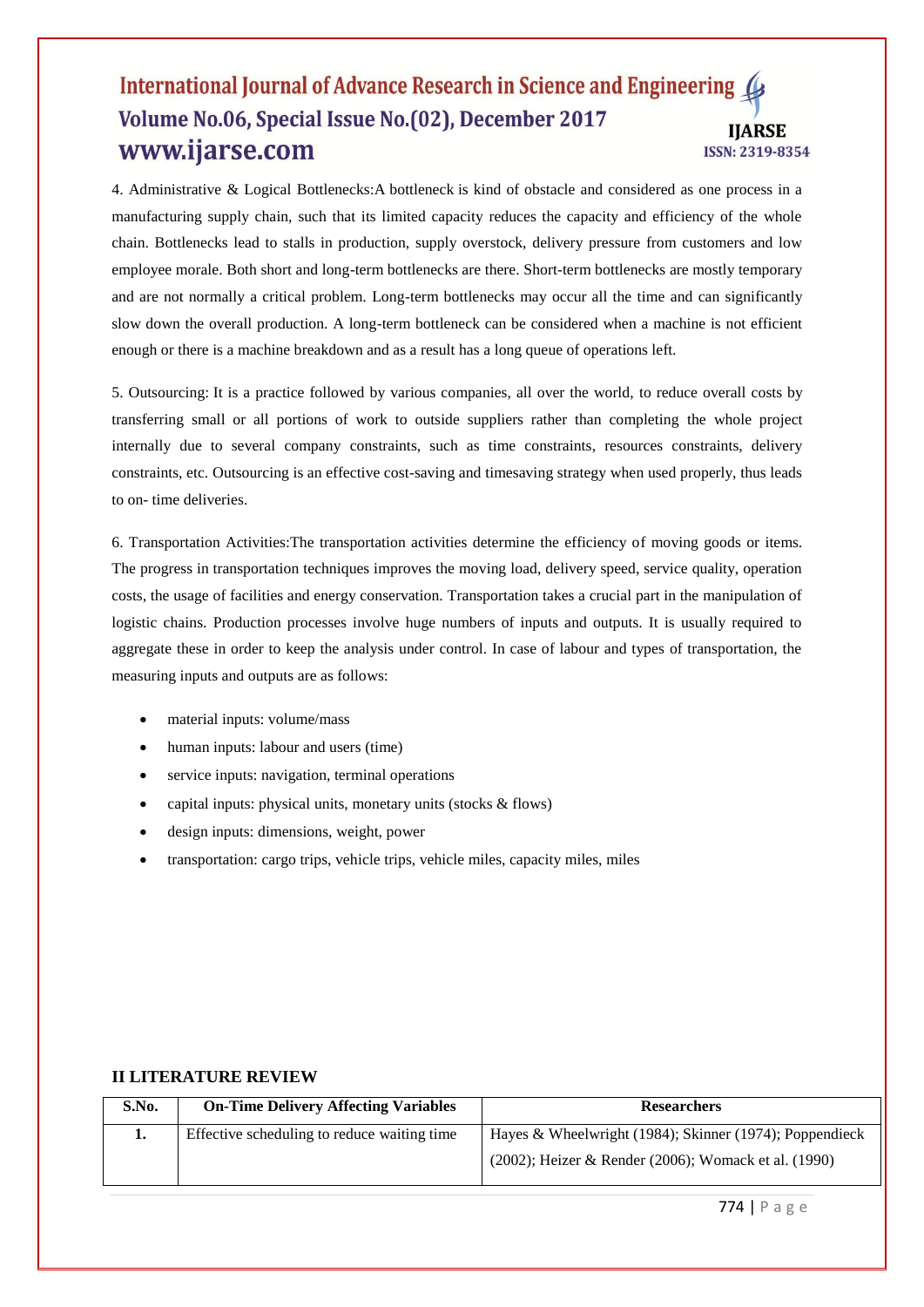| $\overline{2}$ . | Part standardization to reduce complexity<br>and excessive processing | Kasul & Motwani (1997); Liker (2004)                                                     |
|------------------|-----------------------------------------------------------------------|------------------------------------------------------------------------------------------|
| 3.               | Efficient use of newer more efficient<br>technology                   | Edwards (1996)                                                                           |
| 4.               | Collaborative decision making                                         | Kasul & Motwani (1997); Ahuja (1996)                                                     |
| 5.               | Appropriate quality of manufacturing<br>facilities                    | EPA (2003)                                                                               |
| 6.               | Improved quality of raw material                                      | Nakamura, Sakakibara & Schroeder (1998); Forza (1996);<br>Shah & Ward (2003); Taj (2008) |
| 7.               | Optimization of transportation and material<br>handling               | LEI (2003); Karlsson & Åhlström (1996); Womack et al.<br>(1990)                          |

# **III RESEARCH METHODOLOGY**

The main objectives of this paper are:

a) To identify and rank the delivery parameters for implementation of on time delivery practices in a make to order environment

b) To develop and analyze the interaction between identified affecting delivery parameters using ISM

c) To prepare a framework for on time delivery system implementation

In this research, study factors are the delivery affecting parameters in a make to order environment. Author has identified six significant factors from various literature review, other existing studies, and opinion of the experts. This work can be characterized as first theoretical concept, specifically for review of literature on delivery improvement and reduction in unwanted delays. The approach of the research is mainly exploratory in nature, which constitutes a secondary source for the progress. First, the relevant literature is reviewed and marked. The author focused on literature from 2000 to 2016. The Literature Review chiefly includes implementation of ISM technique in manufacturing environments and other service sectors as well. The literature survey was supplemented by use of online database such as Taylor and Francis Science Direct, Google Scholar, Bing etc. using primary keywords such as delivery, on time delivery and make to order, ISM technique, etc. and secondary key words like improvement, modelling, framework, etc.

Majorly, the research is based on the collected secondary data, which includes compilation of various research articles and different industrial survey reports, etc., after scanning the reference sections of the selected papers. The endmost list of articles reviewed for this research paper covers articles, which are published in reputed referred scholarly journals on delivery improvement and ISM.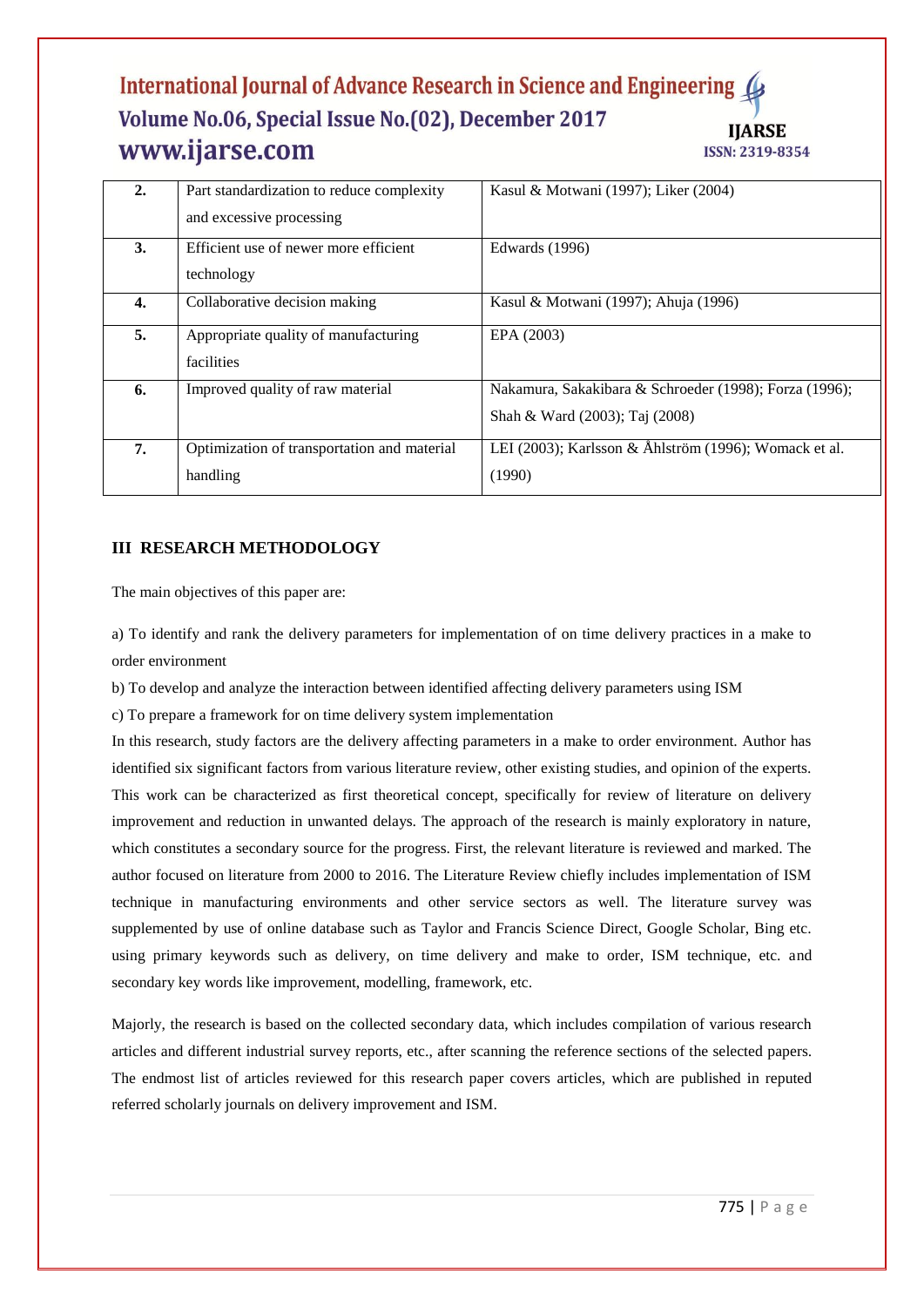# **3.1 Identification of factors**

|                             | S.No. Parameters Affecting Delivery Performance |
|-----------------------------|-------------------------------------------------|
|                             | Outsourcing                                     |
| $\mathcal{D}_{\mathcal{L}}$ | Production rate                                 |
| 3                           | Lead time                                       |
| 4                           | Demand                                          |
| 5                           | Administrative & logistical bottlenecks         |
| 6                           | Transportation activities                       |

ISM may be used for identifying and summarizing relationships among specific variables, which define a problem or an issue (Warfield, 1974; Sage, 1977). It provides us a means by which order may be imposed on the complexity of such variables (Mandal & Deshmukh, 1994; Jharkharia & Shankar, 2005; Luthra, Kumar, Kumar & Haleem, 2011). The ISM is interpretive as the judgment of the selected group for the study decides whether and how the factors are interrelated.This section deals with discussion of ISM methodology. A tabulated data comprising of different steps for ISM methodology is as follows:

#### **Table 1: Steps involved in Interpretive Structural Modelling**

| STEP <sub>1</sub> | Variables affecting the system are marked and listed; in this research, factors affecting      |
|-------------------|------------------------------------------------------------------------------------------------|
|                   | delivery performance in MTO environment have been identified as variables.                     |
| STEP <sub>2</sub> | From the variables identified in step 1, contextual relationships among variables are          |
|                   | examined. $[1]$                                                                                |
| STEP <sub>3</sub> | A Structural Self-Interaction Matrix (SSIM) is developed for variables, which indicates pair   |
|                   | wise relationship among variables of the system under study. <sup>[1]</sup>                    |
| STEP <sub>4</sub> | A Reachability Matrix is developed from the SSIM and the final matrix is checked for           |
|                   | transitivity. The transitivity of the contextual relationships is a basic assumption made in   |
|                   | ISM. It states that if a variable A is related to variable B and variable B is related to the  |
|                   | variable C, then variable A necessarily is related to variable C. $^{[1]}$                     |
| STEP <sub>5</sub> | The reachability matrix obtained in Step 4 is sectioned into different levels. <sup>[2]</sup>  |
| STEP 6            | Based on the contextual relationships in the reachability matrix, a digraph is drawn and the   |
|                   | transitivity links are removed <sup>[3]</sup>                                                  |
| STEP <sub>7</sub> | The resultant digraph is converted into an Interpretive Structural Model by replacing variable |
|                   | nodes with statements. <sup>[4]</sup>                                                          |

# **Fig.1: Flow Diagram for ISM Preparation**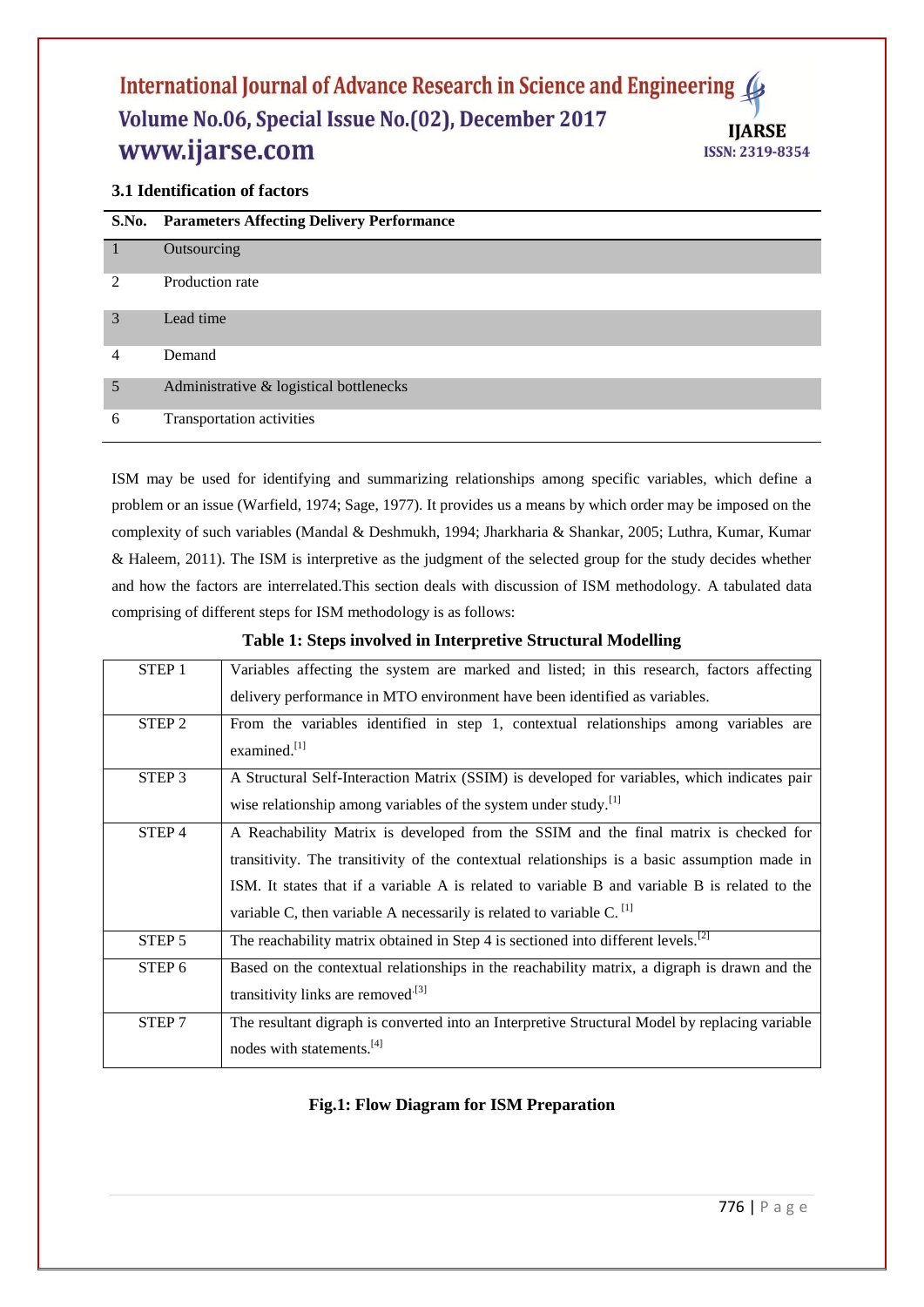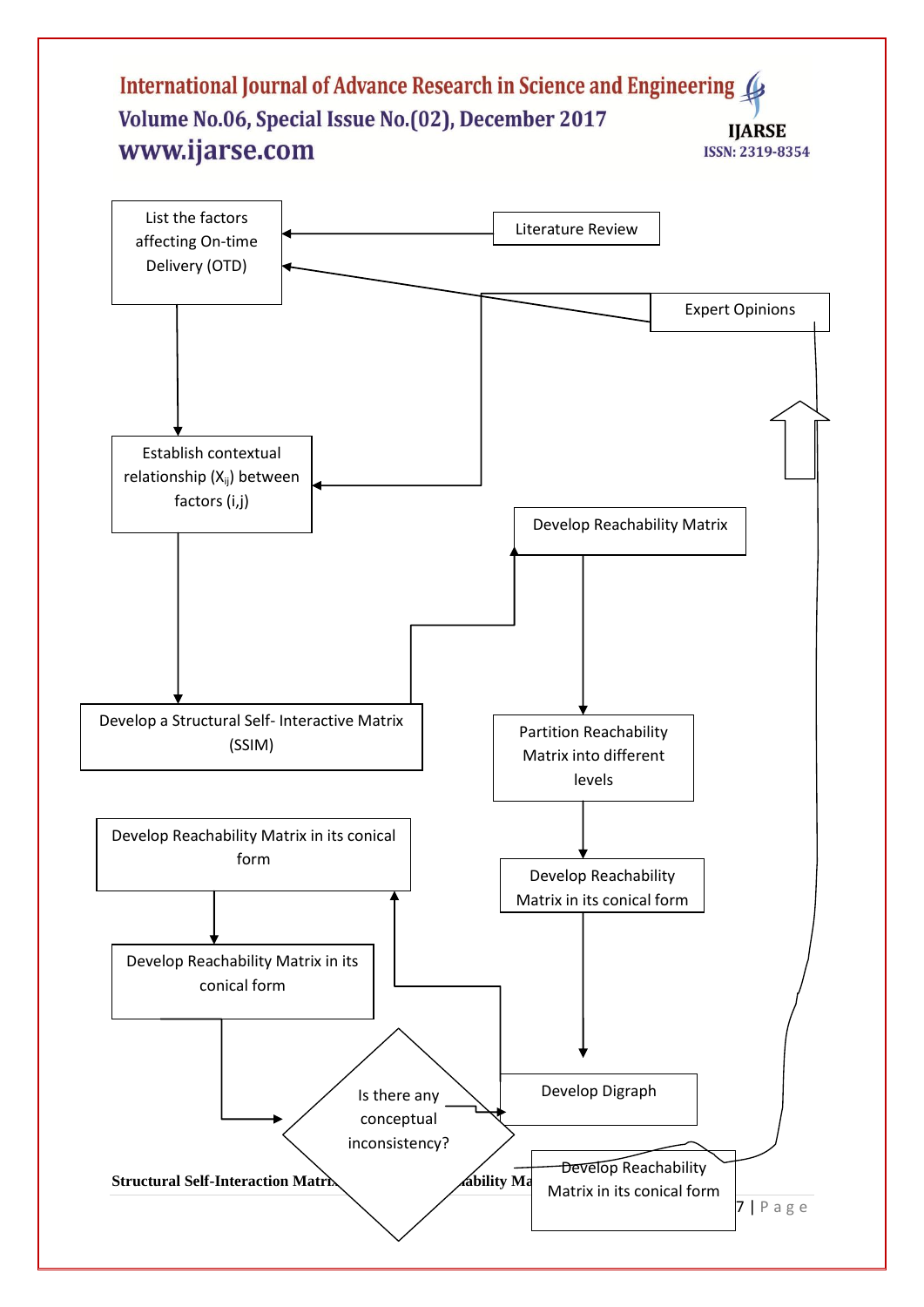In the present research, for identifying the contextual relationship among the variables for the delivery improvement, many experts from academia and industry, were consulted. These experts from the academia and from theindustry were well conversant with manufacturing systemimplementation, production cycles, and delivery variables in make to order environments.Based on contextual relationship among the variables, SSIM hasbeen developed. Four symbols have been used to denote the direction of the relationshipbetween the variables (i and  $i$ )<sup>[2]:</sup>

# **Table 2: Symbols used to denote the interrelationships between the variables**

|              | Variable i will help to achieve variable j;                |
|--------------|------------------------------------------------------------|
| A            | Variable <i>j</i> will help to achieve variable <i>i</i> ; |
| $\mathbf{X}$ | Variable i and j will help to achieve each other; and      |
|              | Variable <i>i</i> and <i>j</i> are unrelated.              |

# **Table 3: Structural Self-Interaction Matrix**

| <b>S.N.</b>                 | <b>Delivery affecting parameters</b>       | 6        | 5        | 4  | 3            | $\mathbf{2}$ |  |
|-----------------------------|--------------------------------------------|----------|----------|----|--------------|--------------|--|
|                             | Outsourcing                                | V        | V        | V) | $\mathbf{V}$ | $\mathbf{V}$ |  |
| $\mathcal{D}_{\mathcal{L}}$ | Production rate                            | A        | A        | A  | A            |              |  |
| 3                           | Lead time                                  | A        | A        | V  |              |              |  |
| 4                           | Demand                                     | $\Omega$ | $\Omega$ |    |              |              |  |
| 5                           | Administrative & logistical<br>bottlenecks | A        |          |    |              |              |  |
| 6                           | Transportation activities                  |          |          |    |              |              |  |

#### **Table 4: Rules for Transformation**

| If the $(i, j)$ entry | <b>Entry in the Initial Reachability Matrix</b> |     |  |  |
|-----------------------|-------------------------------------------------|-----|--|--|
| in the SSIM is        |                                                 | 1,1 |  |  |
|                       |                                                 |     |  |  |
|                       |                                                 |     |  |  |
|                       |                                                 |     |  |  |
|                       |                                                 |     |  |  |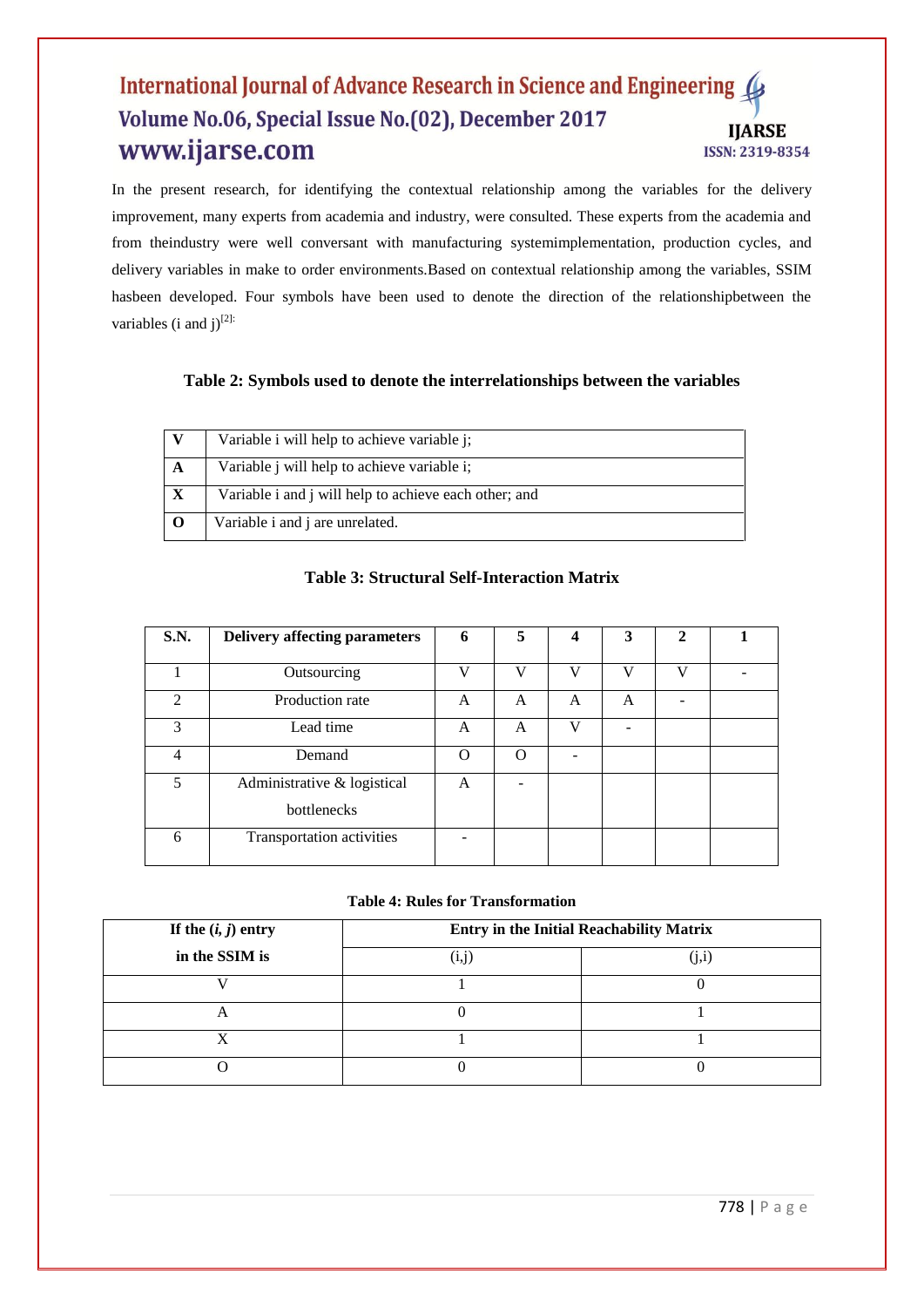**Table 5: Final Reachability Matrix**

| <b>Variables</b>       |          | $\mathbf{2}$ | 3         | Δ                       | 5            | 6 | <b>Driver</b> |
|------------------------|----------|--------------|-----------|-------------------------|--------------|---|---------------|
|                        |          |              |           |                         |              |   | power         |
|                        |          |              |           |                         |              |   |               |
| $\mathcal{D}$          | $\Omega$ |              | $\Omega$  | $\Omega$                |              |   |               |
| 3                      | $\Omega$ |              |           |                         |              |   | 2             |
| $\boldsymbol{\Lambda}$ | $\Omega$ |              | 0         |                         |              |   | ↑             |
| 5                      | $\Omega$ |              |           | $\Omega$                |              |   | $\mathbf{r}$  |
| 6                      | ∩        |              |           | $\Omega$                |              |   |               |
| <b>Dependence</b>      |          | 6            | $\Lambda$ | $\mathbf{\overline{3}}$ | $\mathbf{R}$ | ↑ |               |

# **3.2 Level Partitions**

**Table 6: Partitioning of Variables-Iteration 1**

| <b>Variables</b> | <b>Reachability Set</b> | <b>Antecedent Set</b> | <b>Intersection Set</b> | Level |
|------------------|-------------------------|-----------------------|-------------------------|-------|
|                  | 1,2,3,4,5,6             |                       |                         |       |
| $\mathbf{2}$     |                         | 1,2,3,4,5,6           |                         |       |
| 3                | 2,3,4                   | 1,3,5,6               |                         |       |
| 4                | 2.4                     | 1,3,4                 |                         |       |
|                  | 2,3,5                   | 1,5,6                 |                         |       |
| n                | 2,3,5,6                 | 1,6                   | 6                       |       |

The reachability set and antecedent set (Warfield, 1974) for each parameter have been found out from the final reachability matrix. Subsequently, the intersection set of these sets have been derived for all variables. The variable for which the reachability set and the intersection set are the same has been given the topmost level in the ISM hierarchy.

| <b>Variables</b> | <b>Reachability Set</b> | <b>Antecedent Set</b> | <b>Intersection Set</b> | <b>Level</b> |
|------------------|-------------------------|-----------------------|-------------------------|--------------|
|                  | 1,2,3,4,5,6             |                       |                         | VI           |
| ◠                |                         | 1,2,3,4,5,6           | ◠                       |              |
| 3                | 2,3,4                   | 1,3,5,6               | 3                       | Ш            |
| $\overline{4}$   | 2,4                     | 1,3,4                 | 4                       | П            |
| 5                | 2,3,5                   | 1,5,6                 |                         | TV           |
| 6                | 2,3,5,6                 | 1,6                   | O                       |              |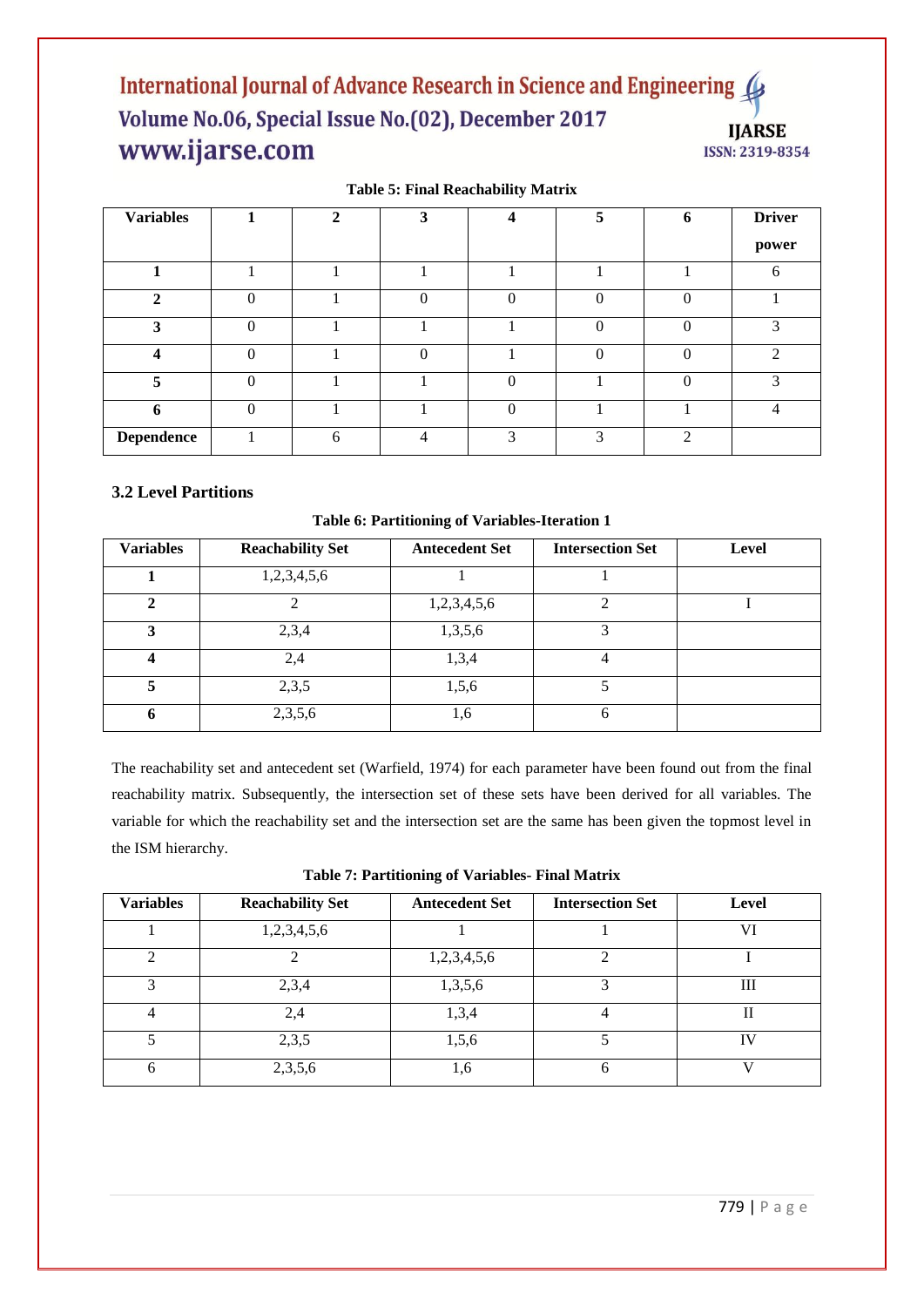**3.3 Formation of ISM-based Model**



# **IV LIMITATIONS OF THE STUDY**

This research paper is based on the Academic experts' opinions of ten persons with a focus on Indian manufacturing industries. The limitation of this study is that it is not based on a wide range of opinions of persons representing the global manufacturing industries. The ISM model, thus obtained, has not been validated through any of the statistical techniques.

#### **V CONCLUSIONS**

Waste minimization and improving efficiency have been identified as key objectives of lean manufacturing system implementation. The intensive Literature review and vigorous discussions with area experts have helped to sort the variables relevant to variables affecting on time deliveries in Make-to-Order environments based upon their order of importance. Production Rate has been ranked the most critical factor andoutsourcing has been identified as the most critical bottom level factor in ISM hierarchy.

#### **REFERENCES**

- [1] J. R. Jadhav S. S. Mantha S. B. Rane, "Analysis of interactions among the barriers to JIT production: interpretive structural modelling approach," *Journal of Industrial Engineering International*, vol. 11, pp. 331–352, October 2015.
- [2] Sanjay Kumar, Abid Haleem, Pardeep Gahlot Naveen Kumar, "Implementing Lean Manufacturing System: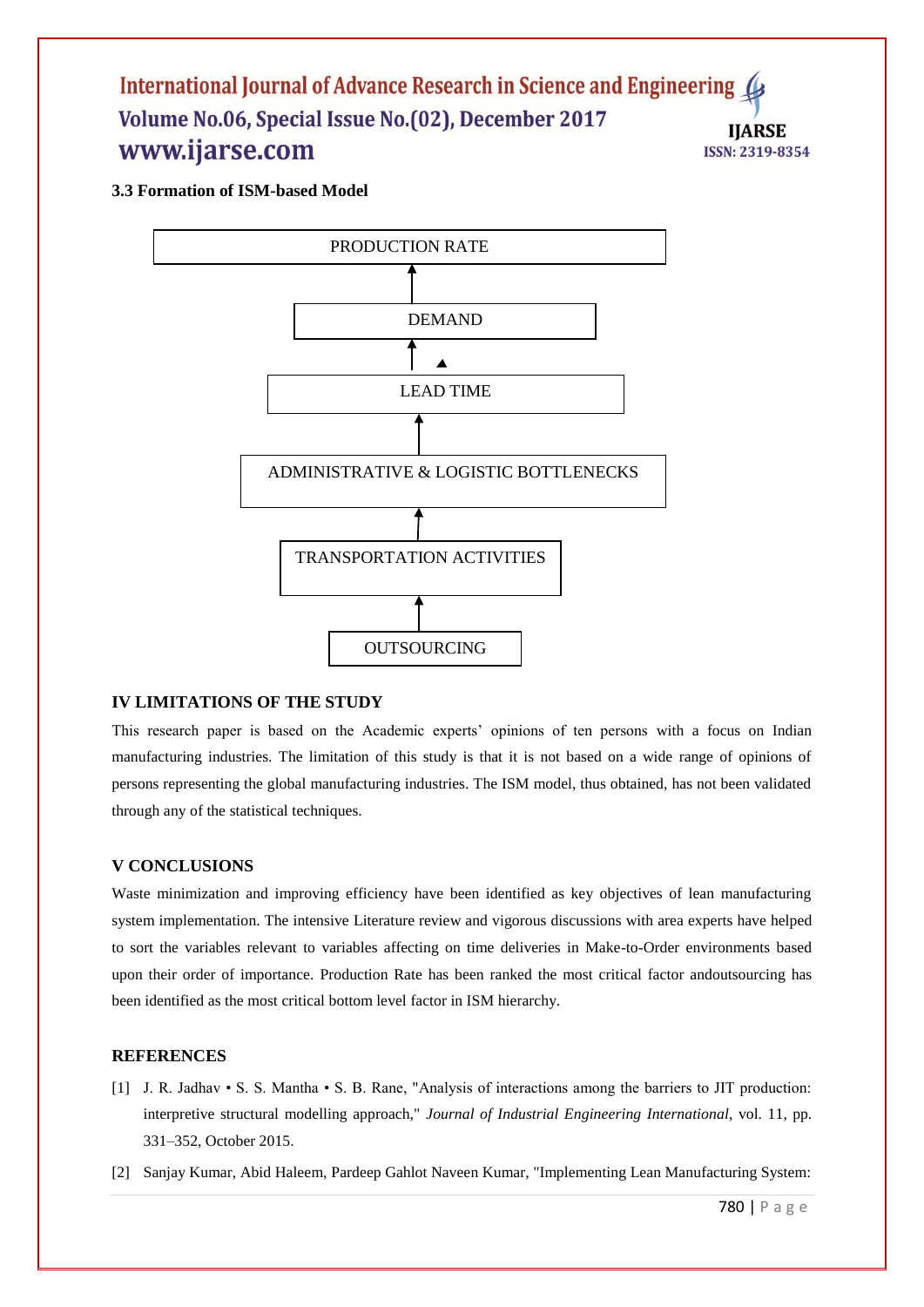ISM Approach," *Journal of Industrial Engineering and Management*, vol. 6, no. 4, pp. 996-1012, June 2013.

- [3] Jacob P.George & V.R.Pramod, "An Interpretive Structural Model (ISM) Analysis Approach in Steel Rerolling Mills (SRRMs)," *IMPACT: International Journal of Research in Engineering & Technology (IMPACT: IJRET)*, vol. 2, no. 4, pp. 161-174, April 2014.
- [4] S.S.Mantha, S.B.Rane J.R.Jadhav, "Interpretive Structural Modeling for Implementation of Integrated Green-Lean System," in *International Conference on Green Computing & Technology*, 2013, pp. 5-11.
- [5] Nikhil Dev, & Vivek Sharma Rajesh Attri, "Interpretive Structural Modeling (ISM) Approach: An Overview," *Research Journal of Management Sciences*, vol. 2, no. 2, pp. 3-8, February 2013.
- [6] Devendra Singh Awana, & Sandeep Mathur Dr. Nitin Upadhye, "Interpretive Structural Modeling of Implementation Enablers for Just in Time in ICPI," *International Journal of Lean Thinking*, vol. 5, no. 1, pp. 61-76, December 2014.
- [7] Kyungmook Lee, & Johannes M.Pennings Choonwoo Lee, "Internal Capabilities, External Linkages, & Performance: A study on Technology-based Korean Ventures," Seoul National University, Seoul, Thesis 2001.
- [8] Angappa Gunasekaran, Thanos Papadopoulos, Rameshwar Dubey, Manju Singh, Samuel Fosso Wambe K.T.Shibin, "Enablers & Barriers of Flexible Green Supply Chain Management: A total Interpretive Structural Modeling Approach," *Global Journal of Flexible Systems Management*, no. 10.1007/s40171- 015-0109-x, October 2015.
- [9] Pratima Mishra & Rajiv Kumar Sharma, "Integration of Six Sigma & ISM to Improve Supply Chain Coordination- A conceptual Framework," *International Journal of Production Management & Engineering*, vol. 3, no. 1, pp. 75-85, December 2014.
- [10] Satyendra Kumar Sharma & Anil Bhat, "Modelling Supply Chain Agility Enablers Using ISM," *Journal of Modelling in Management*, vol. 9, no. 2, pp. 200-214, December 2014.
- [11] Jing Shi, Guohua Chen Tiaojun Xiao, "Price & Lead Time Competition, & Coordination for Make to Order Supply Chains," *Elsevier Computers & Industrial Engineering*, vol. 68, pp. 23-34, December 2013.
- [12] W.K.Wong, S.Y.S. Leung Z.X.Guo, "A Hybrid Intelligent Model for Order Allocation Planning in Make to Order Manufacturing," *Elsevier Applied Soft Computing*, vol. 13, pp. 1376-1390, 2013.
- [13] Chuan-Che Huang, Ying Yeh Yi- Feng Hung, "Real Time Capacity Requirement Planning for Make to Order Manufacturing with Variable Time-Window Orders," *Elsevier Computers and Industrial Engineering*, vol. 64, pp. 641-652, 2013.
- [14] Mark Stevenson, Cristovao Silva, Martin J.Land, Lawrence D. Fredendall. Steven A.Melnyk Matthias Thurer, "Lean Control for Make to Order Companies: Integrating Customer Enquiry Management & Order Release," *Production & Operations Management Society*, vol. 0, no. 0, pp. 1-14, 2013.
- [15] Taho Yang, David Parker, Chin Hsuan Sung Yiyo Kuo, "Integration of Customer & Supplier Flexibility in